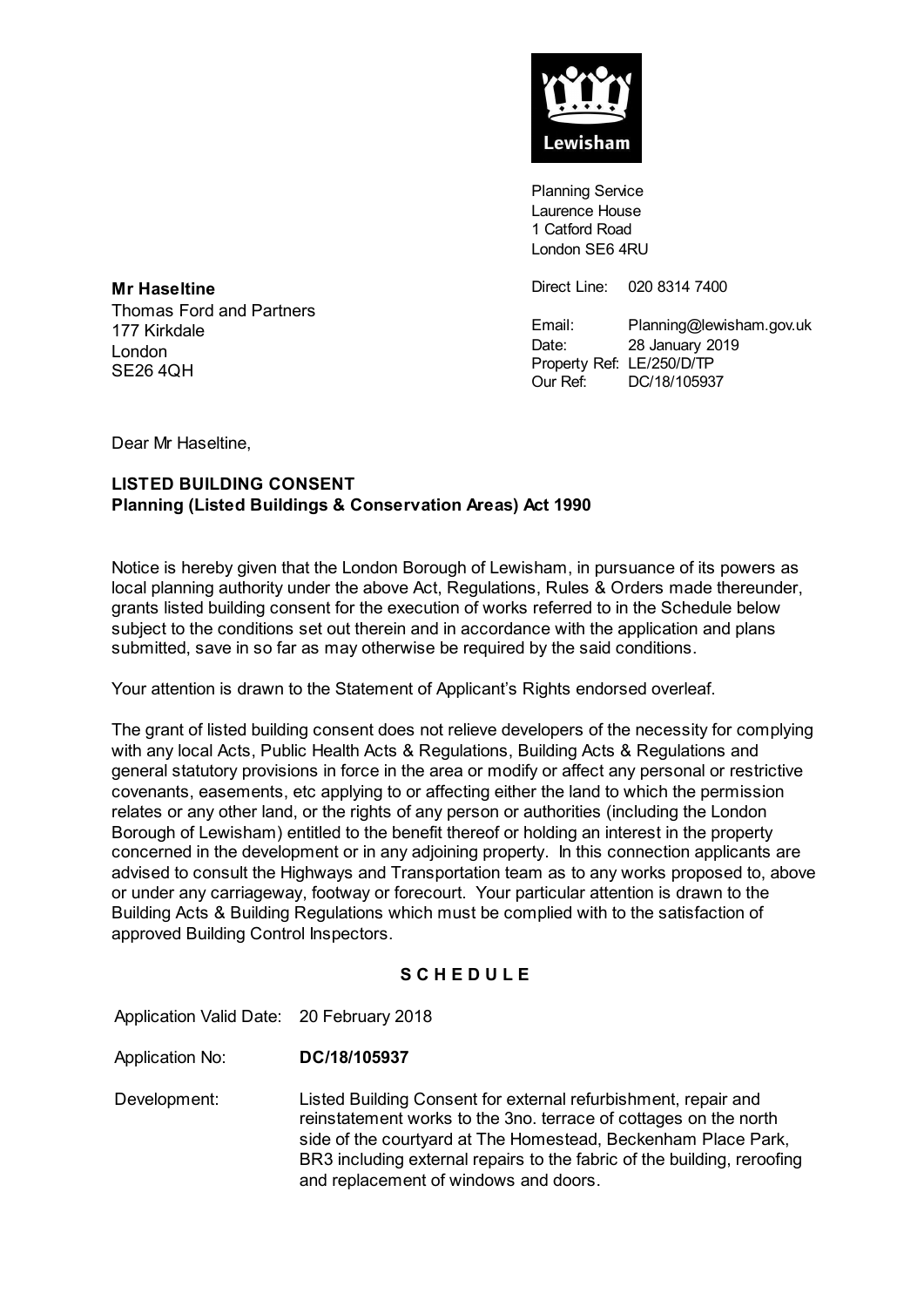### **C O N D I T I O N S**

1. The development to which this permission relates must be begun not later than the expiration of three years beginning with the date on which the permission is granted.

**Reason:** As required by Section 18 of the Planning (Listed Buildings and Conservation Areas) Act 1990.

2. The development shall be carried out strictly in accordance with the application plans, drawings and documents hereby approved and as detailed below:

**DET-200 P1; DET-201 P1; DET-202 P1; DET-206 P1; EX-050 P1; EX-180 P1; EX-250 P1; EX-350 P1; GA-181 P2; GA-250 P2; GA-400 P1; REF-51 P1; Schedule of External Repairs For Cottages (Thomas Ford & Partners, August 2017); Historical statement (Thomas Ford & Partners, January 2018); Structural Assessment Report of Stable Yard Cottages (The Morton Partners, August 2017); Structural Assessment Report of Boundary Walls (Thomas Ford & Partners, July 2016) received 20th February 2018.**

**Colour and Finishes Schedule (Thomas Ford & Partners, January 2019); Workmanship and Materials (Thomas Ford & Partners, January 2018) received 10th January 2019.** 

**GA-180 Rev P4; GA-350 Rev P2; GA-180 Rev P2; Design & Access Statement (Thomas Ford & Partners, January 2019) received 25th January 2019.** 

**Reason:** To ensure that the development is carried out in accordance with the approved documents, plans and drawings submitted with the application and is acceptable to the local planning authority.

3. Any architectural features within the Listed Building that are revealed during the course of works shall be notified to the Council and retained in situ pending the Council's agreement in writing to the treatment and conservation of the items in question.

**Reason:** To ensure that premature demolition does not take place and that the proposed development does not detract from the special character of the listed building and to comply with Policy 15 High quality design for Lewisham and Policy 16 Conservation areas, heritage assets and the historic environment of the Core Strategy (June 2011) and DM Policy 36 New development, changes of use and alterations affecting designated heritage assets and their setting: conservation areas, listed buildings, schedule of ancient monuments and registered parks and gardens of the Development Management Local Plan (November 2014).

## **I N F O R M A T I V E S**

A. **Positive and Proactive Statement:** The Council engages with all applicants in a positive and proactive way through specific pre-application enquiries and the detailed advice available on the Council's website. On this particular application, positive discussions took place which resulted in further information being submitted.